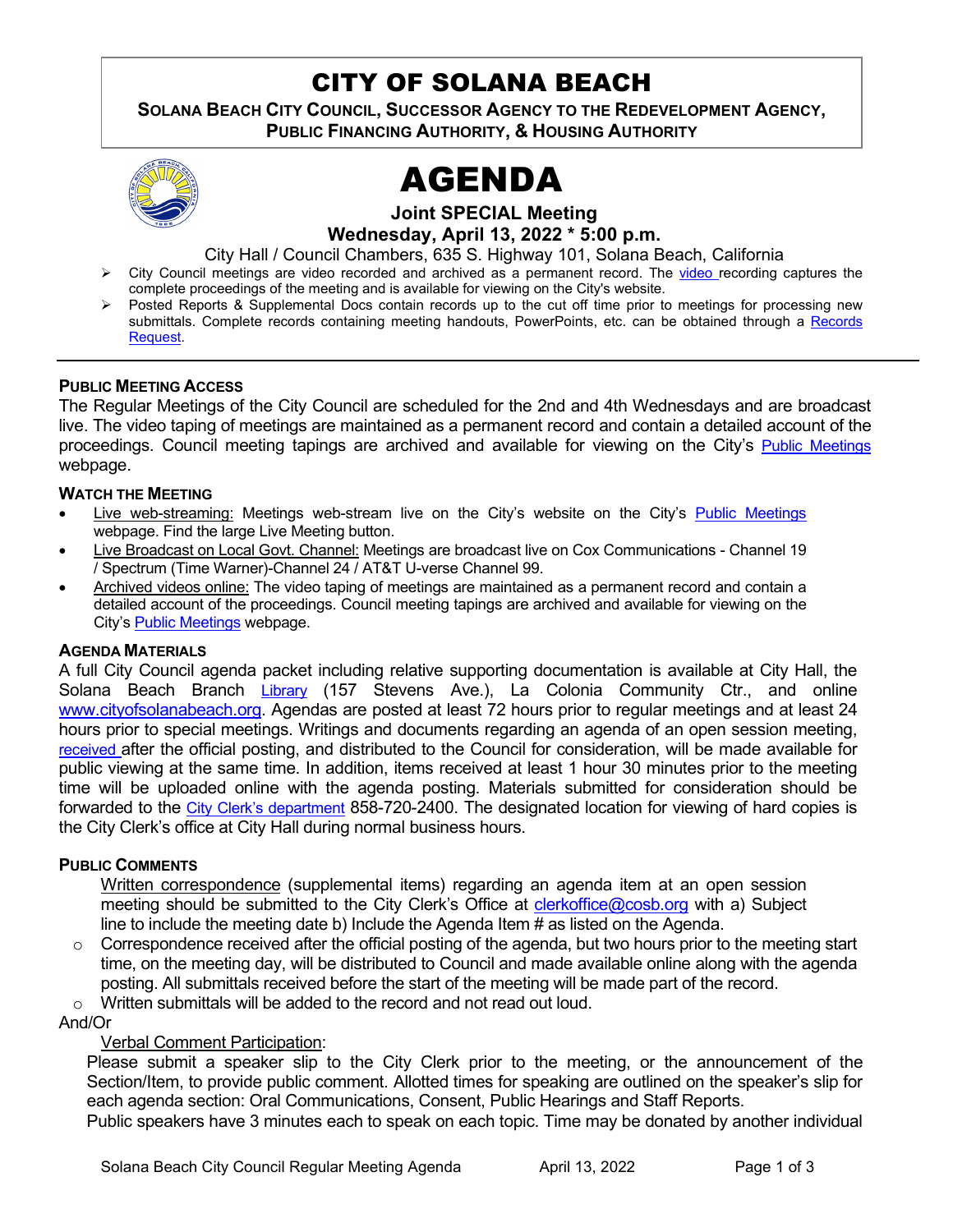who is present at the meeting to allow an individual up to 6 minutes to speak. Group: Time may be donated by two individuals who are present at the meeting allowing an individual up to 10 minutes to speak. Group Hearings: For public hearings only, time may be donated by two individuals who are present at the meeting allowing an individual up to 15 minutes to speak.

#### **SPECIAL ASSISTANCE NEEDED**

In compliance with the Americans with Disabilities Act of 1990, persons with a disability may request an agenda in appropriate alternative formats as required by Section 202. Any person with a disability who requires a modification or accommodation in order to participate in a meeting should direct such request to the [City Clerk's office](mailto:clerkadmin@cosb.org?subject=City%20Clerk%20Notice%20of%20Special%20Services%20Needed) (858) 720-2400 at least 72 hours prior to the meeting.

> As a courtesy to all meeting attendees, please set cellular phones and pagers to silent mode and engage in conversations outside the Council Chambers.

| <b>CITY COUNCILMEMBERS</b>         |                |                              |
|------------------------------------|----------------|------------------------------|
| Lesa Heebner, Mayor                |                |                              |
| <b>Kelly Harless, Deputy Mayor</b> |                | David A. Zito, Councilmember |
| Jewel Edson, Councilmember         |                | Kristi Becker, Councilmember |
| Gregory Wade                       | Johanna Canlas | Angela Ivey                  |
| <b>City Manager</b>                | City Attorney  | <b>City Clerk</b>            |

#### SPEAKERS:

Please submit your speaker slip to the City Clerk prior to the meeting or the announcement of the Item. Allotted times for speaking are outlined on the speaker's slip for Oral Communications, Consent, Public Hearings and Staff Reports.

#### READING OF ORDINANCES AND RESOLUTIONS:

Pursuant to [Solana Beach Municipal Code](mailto:https://www.codepublishing.com/CA/SolanaBeach/) Section 2.04.460, at the time of introduction or adoption of an ordinance or adoption of a resolution, the same shall not be read in full unless after the reading of the title, further reading is requested by a member of the Council. If any Councilmember so requests, the ordinance or resolution shall be read in full. In the absence of such a request, this section shall constitute a waiver by the council of such reading.

# **CALL TO ORDER AND ROLL CALL:**

# **CLOSED SESSION REPORT:**

# **FLAG SALUTE:**

# **APPROVAL OF AGENDA:**

# **D. STAFF REPORTS: (D.1.)**

*Note to Public: Refer to Public Participation for information on how to submit public comment.* 

Any member of the public may address the City Council on an item of concern by submitting written correspondence for the record to be filed with the record or by registering to join the virtual meeting online to speak live, per the Public Participation instructions on the Agenda. The maximum time allotted for each speaker is THREE MINUTES (SBMC 2.04.190).

#### **D.1. Work Plan - Fiscal Year (FY) 2022/23.** (File 0410-08)

Recommendation: That the City Council